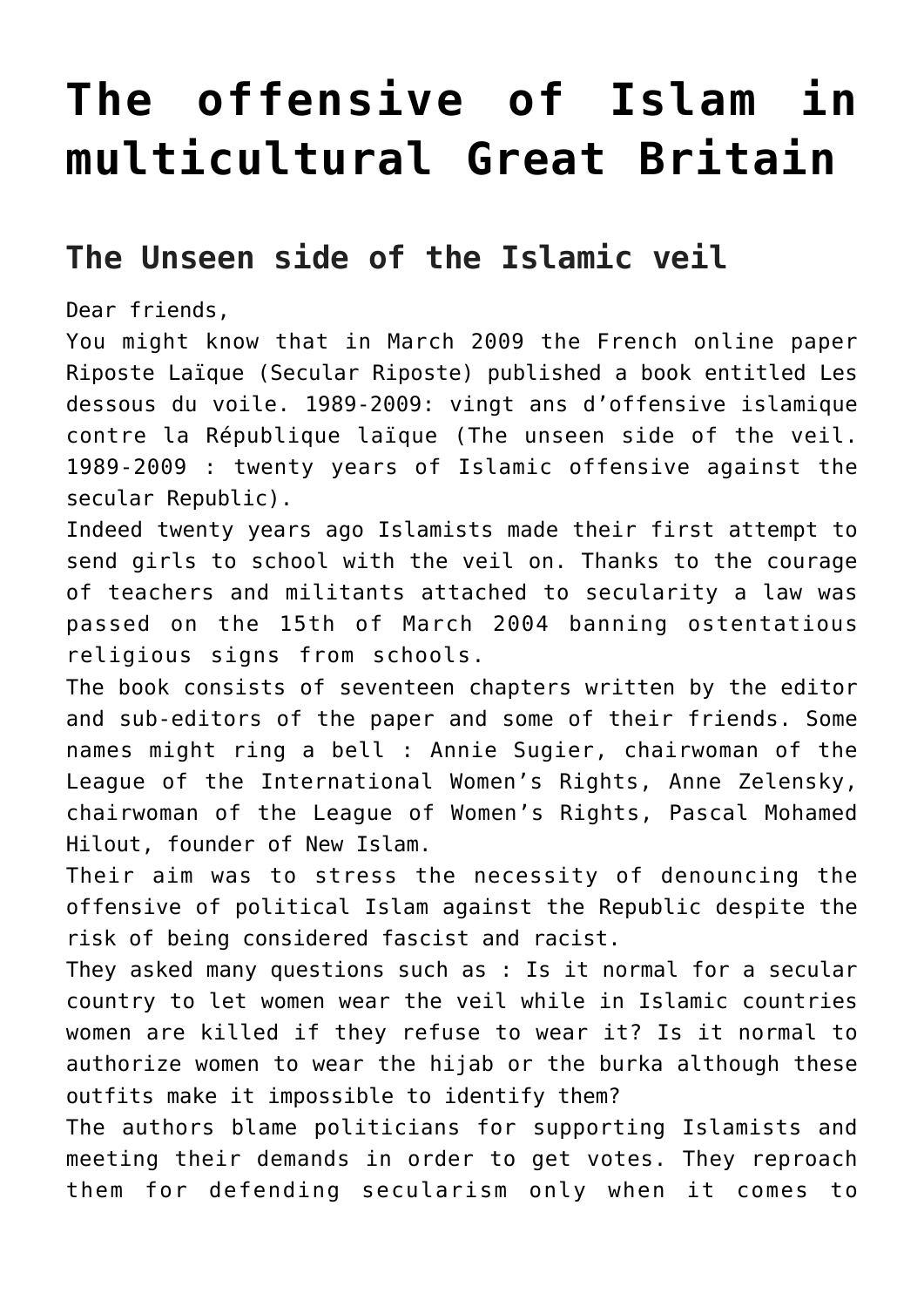criticizing the Vatican while facilitating Islamists' attacks on secularity. They criticize them for not understanding that the interference of religion in politics and social life means the return to the Middle Ages.

The authors' goal is to show that our secular society, its values, rights, women's rights in particular, traditions and customs are threatened by obscurantist fascist people who are believers and political militants at the same time and whose aim is to oppress women and establish a theocracy.

They hope people will rise against the offensive of a political and religious totalitarianism demanding more and more "reasonable arrangements" with the secular principles of our country.

I wrote a chapter about the situation in Great Britain in order to show that multiculturalism has failed and cannot be considered as the ideal model.

Here is the translation of my chapter into English.

I hope you will find it useful.

Yours truly.

**Rosa Valentini**

## **THE OFFENSIVE OF ISLAM IN MULTICULTURAL GREAT BRITAIN**

In the mid-sixties the British government undertook to institutionalize multiculturalism in order to promote tolerance towards immigrants, respect for their cultures, traditions and religions, which would logically lead to their social integration. Roy Jenkins, Labour Home Secretary between 1965 and 1967, was the first politician to highlight the merits of multiculturalism.

Forty years later it has to be admitted that social peace and harmony between ethnic groups seem to be a nice dream in the face of the offensive of Islam and the gap between people of British extraction and all those who refuse assimilation, declaring themselves Muslim first and foremost and claiming their membership of the ummah, the international Muslim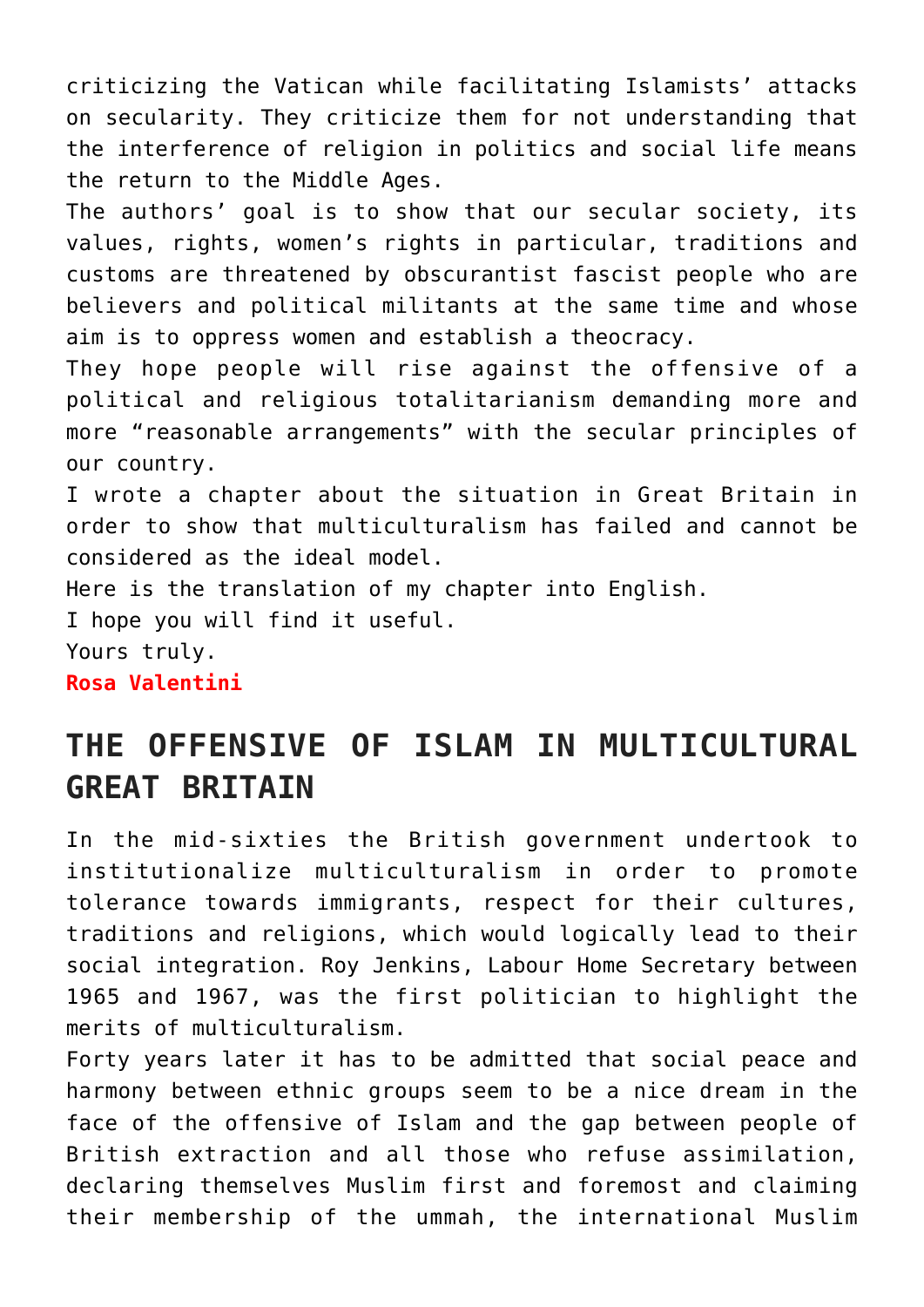community, rather than their belonging to British society. It is legitimate to wonder whether multiculturalism is not intrinsically incompatible with the notion of social peace and does not rather favour alienation, segregation and tensions. It is not exaggerated to state that multiculturalism has failed.

Young people born and educated in Great Britain committed the murderous attacks in London in July 2005. Other plots are regularly foiled and British Islamists are given prison sentences.

It is useful to understand why a democratic and tolerant nation is threatened not by an outside enemy but by its own citizens or by immigrants and refugees whom it has welcomed magnanimously.

It is interesting to note that the offensive of Islam is increasing in scale in a system hanging on to the principles of multiculturalism which pretends not to understand that it is not simply the imprisonment of some terrorist or the expulsion of some radical preacher that will counter the Islamic attack.

## **Islamic terrorism, offspring of the ideology of hatred**

[On the 7th of July 2005 an Islamic terrorist attack committed](http://ripostelaique.com/wp-content/uploads/2011/02/Islam_Will_dominate_World.jpg) [in London killed fifty-two people and wounded seven hundred.](http://ripostelaique.com/wp-content/uploads/2011/02/Islam_Will_dominate_World.jpg) [In August 2006 twelve planes were to explode at Heathrow](http://ripostelaique.com/wp-content/uploads/2011/02/Islam_Will_dominate_World.jpg) [airport. Fortunately the plot was thwarted. In November 2006,](http://ripostelaique.com/wp-content/uploads/2011/02/Islam_Will_dominate_World.jpg) [Dhiren Barot, a member of Al-Quaida, was sentenced for](http://ripostelaique.com/wp-content/uploads/2011/02/Islam_Will_dominate_World.jpg) [attempting to kill hundreds of thousands of people in](http://ripostelaique.com/wp-content/uploads/2011/02/Islam_Will_dominate_World.jpg) [synchronized attacks in Great Britain and the United States.](http://ripostelaique.com/wp-content/uploads/2011/02/Islam_Will_dominate_World.jpg) [The 19th of August 2008 was the last day of the trial held in](http://ripostelaique.com/wp-content/uploads/2011/02/Islam_Will_dominate_World.jpg) [London which sentenced to twelve years' imprisonment an](http://ripostelaique.com/wp-content/uploads/2011/02/Islam_Will_dominate_World.jpg) [Islamist net surfer who had devoted several years of his life](http://ripostelaique.com/wp-content/uploads/2011/02/Islam_Will_dominate_World.jpg) [to creating on his computer a kind of encyclopedia containing](http://ripostelaique.com/wp-content/uploads/2011/02/Islam_Will_dominate_World.jpg) [texts inciting to violence, information about the Queen and](http://ripostelaique.com/wp-content/uploads/2011/02/Islam_Will_dominate_World.jpg) [fifteen members of the Royal Family, discussions about the](http://ripostelaique.com/wp-content/uploads/2011/02/Islam_Will_dominate_World.jpg)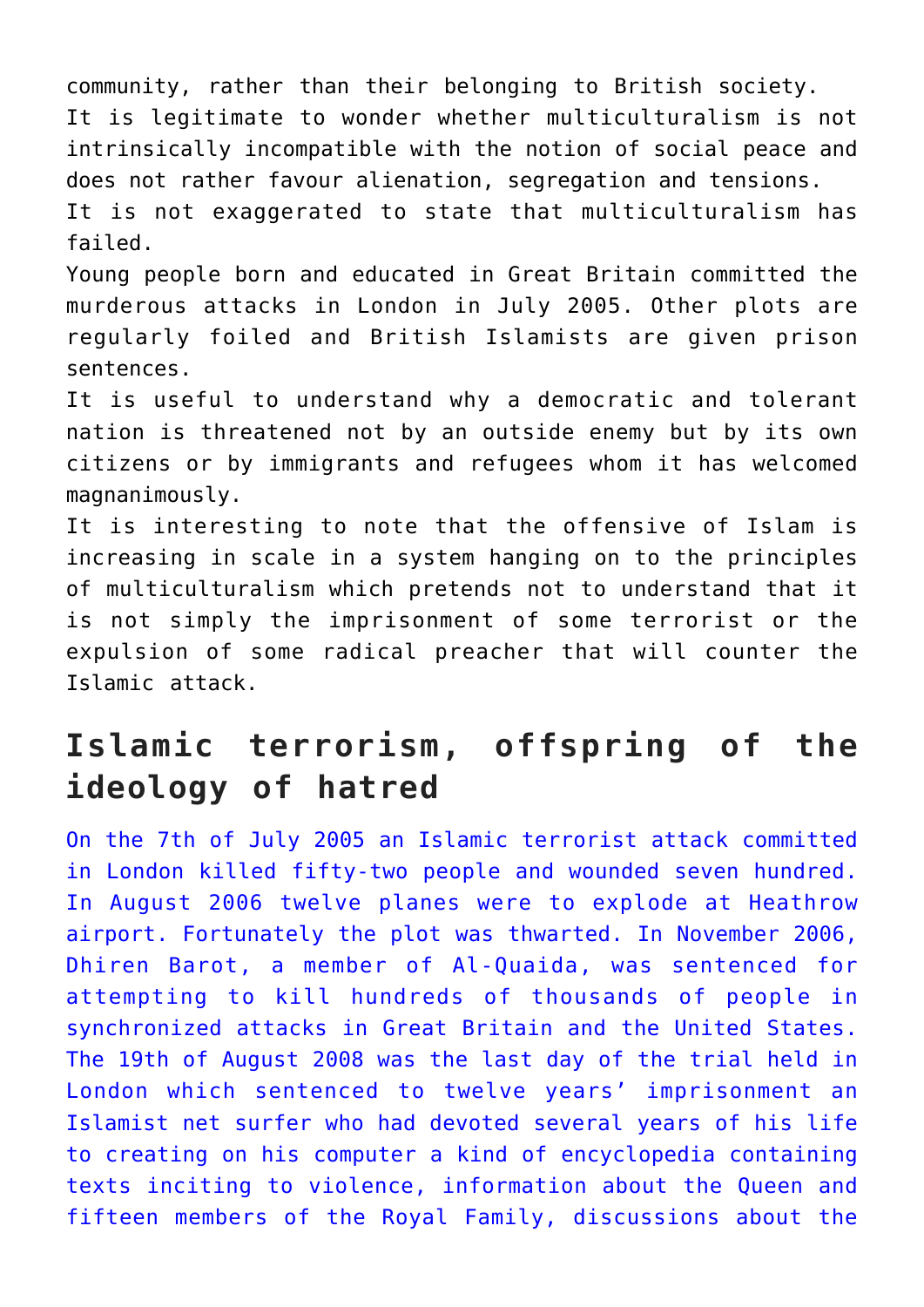[creation of an Islamic secret state in Scotland, a book about](http://ripostelaique.com/wp-content/uploads/2011/02/Islam_Will_dominate_World.jpg) [explosives, a handbook on poisons. He recruited potential](http://ripostelaique.com/wp-content/uploads/2011/02/Islam_Will_dominate_World.jpg) [terrorists and encouraged them to attend terrorist training](http://ripostelaique.com/wp-content/uploads/2011/02/Islam_Will_dominate_World.jpg) [camps in Pakistan. His youngest recruit was a fifteen-year-old](http://ripostelaique.com/wp-content/uploads/2011/02/Islam_Will_dominate_World.jpg) [boy to whom he had given the mission of leading the holy war](http://ripostelaique.com/wp-content/uploads/2011/02/Islam_Will_dominate_World.jpg) [against the West, destroying western values and eliminating](http://ripostelaique.com/wp-content/uploads/2011/02/Islam_Will_dominate_World.jpg) ["Kaffirs", which is the derogatory word used to refer to](http://ripostelaique.com/wp-content/uploads/2011/02/Islam_Will_dominate_World.jpg) [infidels, that is to say non-Muslims.](http://ripostelaique.com/wp-content/uploads/2011/02/Islam_Will_dominate_World.jpg)

On the 8th of September 2008 the trial of eight British Islamists ended in London. They had been accused of preparing suicide attacks using liquid explosives. They intended to blow up seven planes bound for the United States or Canada.

In late September 2008 three men were arrested in the north of London. They were accused of setting fire to the house of the Gibson Square publisher after he had announced the publication of the novel The Jewel of Medina, written by the American author Sherry Jones. The main character of the book is Aïcha, Muhammad's youngest wife.

On the 14th of October 2008 the trial of a British convert to Islam ended. He had failed his suicide attack in a restaurant in Exeter which could have killed fifty odd customers, adults and children. Documents indicating further possible targets, such as a shopping centre, were found in his home.

Fifteen plots have been foiled in Great Britain since 2000. As Melanie Phillips states in her book entitled Londonistan (1), the British capital has been "the epicentre of Islamic militancy in Europe" for over ten years. Many texts and books inciting to the hatred for and murder of infidels are published there. Melanie Phillips mentions among others Filisteen al-Muslima, the journal of Hamas, and Al-Sunnah, a magazine which calls for human bomb terror operations against the USA. She remembers that terrorists based in the United Kingdom have committed or organized terrorist attacks in Pakistan, Afghanistan, Kenya, Israel, Tanzania, Saudi Arabia, Iraq, Morocco, Russia, Spain and the USA. One just needs to mention Ahmed Omar Saeed Sheikh, who assassinated the journalist Daniel Pearl in 2001, and Richard Reid, famous for